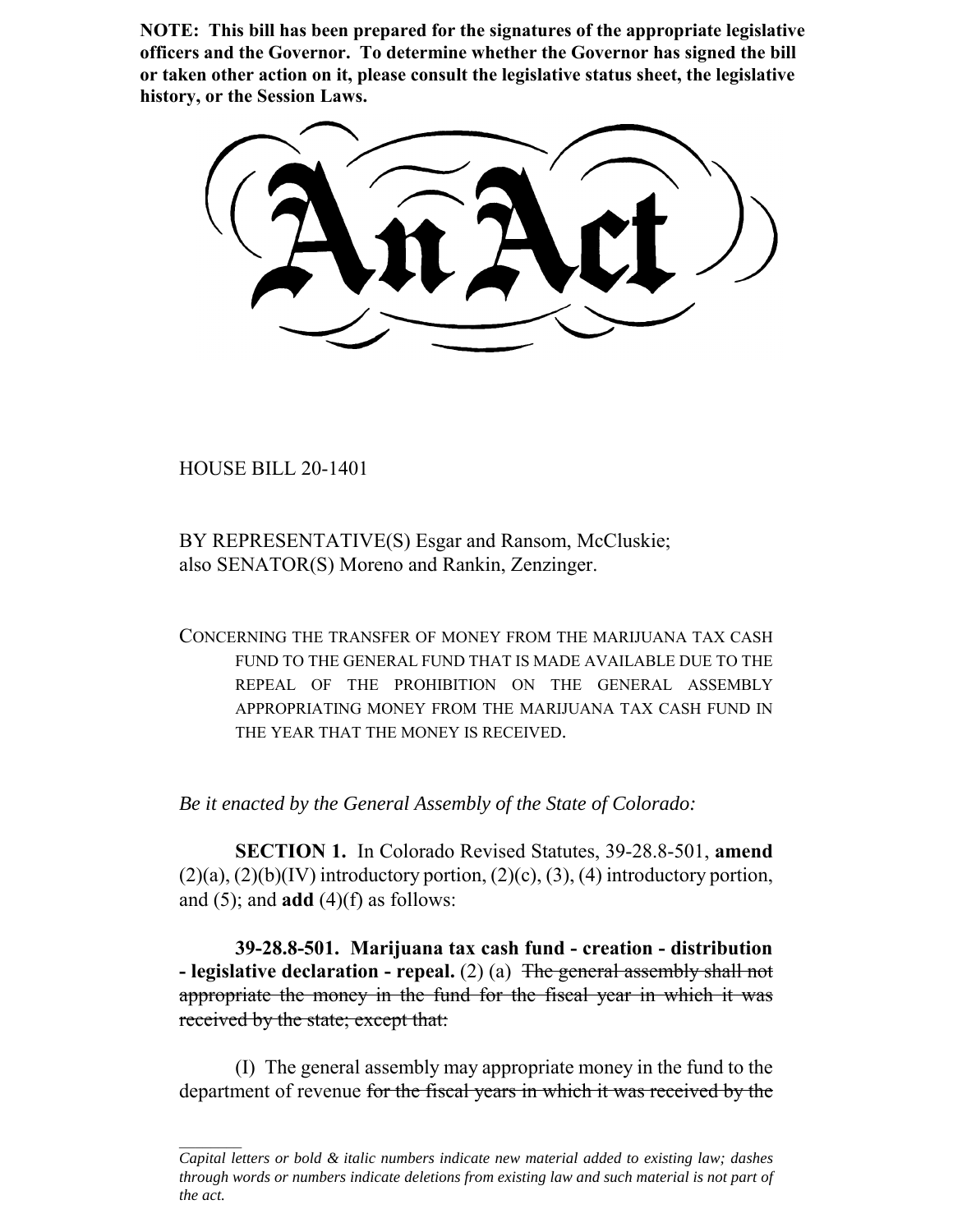state for the direct and indirect costs associated with implementing this article 28.8 and article 10 of title 44. and

(II) Repealed.

(b) (IV) Subject to the limitation in subsection (5) of this section, the general assembly may annually appropriate any money in the fund for any fiscal year following the fiscal year in which it was received by the state for the following purposes:

(c) Subject to the limitations in subsection (5) of this section and in addition to the purposes for which the general assembly may appropriate money in the fund specified in subsections  $(2)(a)$  and  $(2)(b)$  of this section, the general assembly may also direct the state treasurer to transfer money in the fund to the general fund as specified in subsection (4) of this section and to the high-cost special education trust fund. The general assembly may direct the state treasurer to make such transfers only for a fiscal year following the fiscal year in which the money in the fund was received by the state.

(3) Any moneys in the fund not expended for the purposes specified in subsection (2) of this section may be invested by the state treasurer as provided by law. All interest and income derived from the investment and deposit of moneys in the fund shall be credited to the fund. Any unexpended and unencumbered moneys remaining in the fund at the end of a fiscal year remain in the fund and shall not be credited or transferred to the general fund or another fund. All interest and income derived from the investment and deposit of moneys in the fund are subject to annual appropriation by the general assembly for any fiscal year following the fiscal year in which they were received by the state.

(4) NOTWITHSTANDING SUBSECTION (3) OF THIS SECTION, the state treasurer shall make the following transfers from the fund to the general fund:

(f) ON OCTOBER 1, 2020, ONE HUNDRED THIRTY-SIX MILLION NINE HUNDRED EIGHTY-NINE THOUSAND SEVEN HUNDRED FIFTY DOLLARS.

(5) Beginning with appropriations made for the 2015-16 state fiscal year, The total amount that the general assembly appropriates from the fund

## PAGE 2-HOUSE BILL 20-1401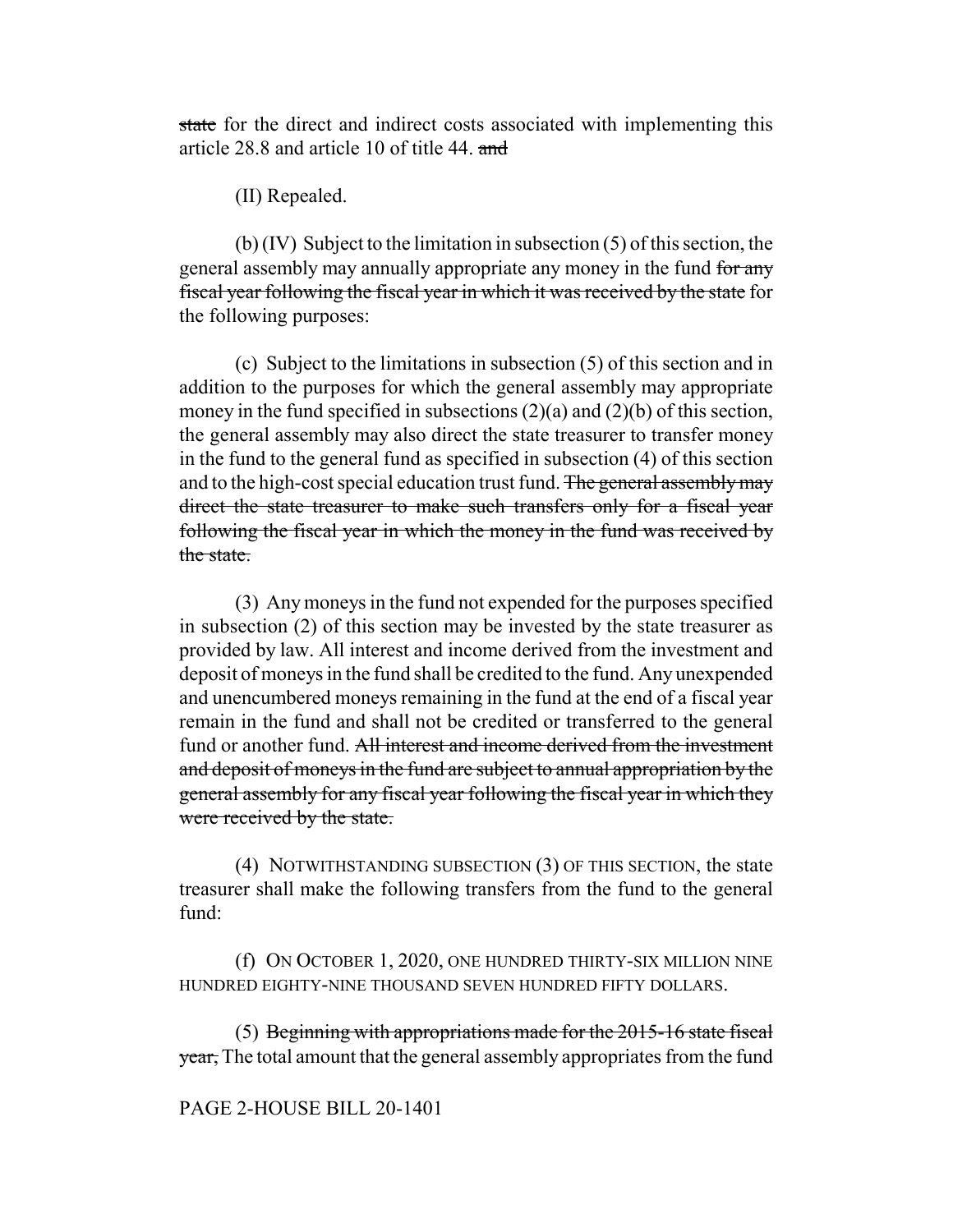FOR A STATE FISCAL YEAR shall not exceed ninety-three and one-half percent of the AN amount of moneys in the fund available for appropriation EQUAL TO THE BEGINNING BALANCE OF THE FUND PLUS ANY MONEY CREDITED OR TRANSFERRED TO THE FUND DURING THE STATE FISCAL YEAR.

**SECTION 2. Effective date.** This act takes effect July 1, 2020.

**SECTION 3. Safety clause.** The general assembly hereby finds,